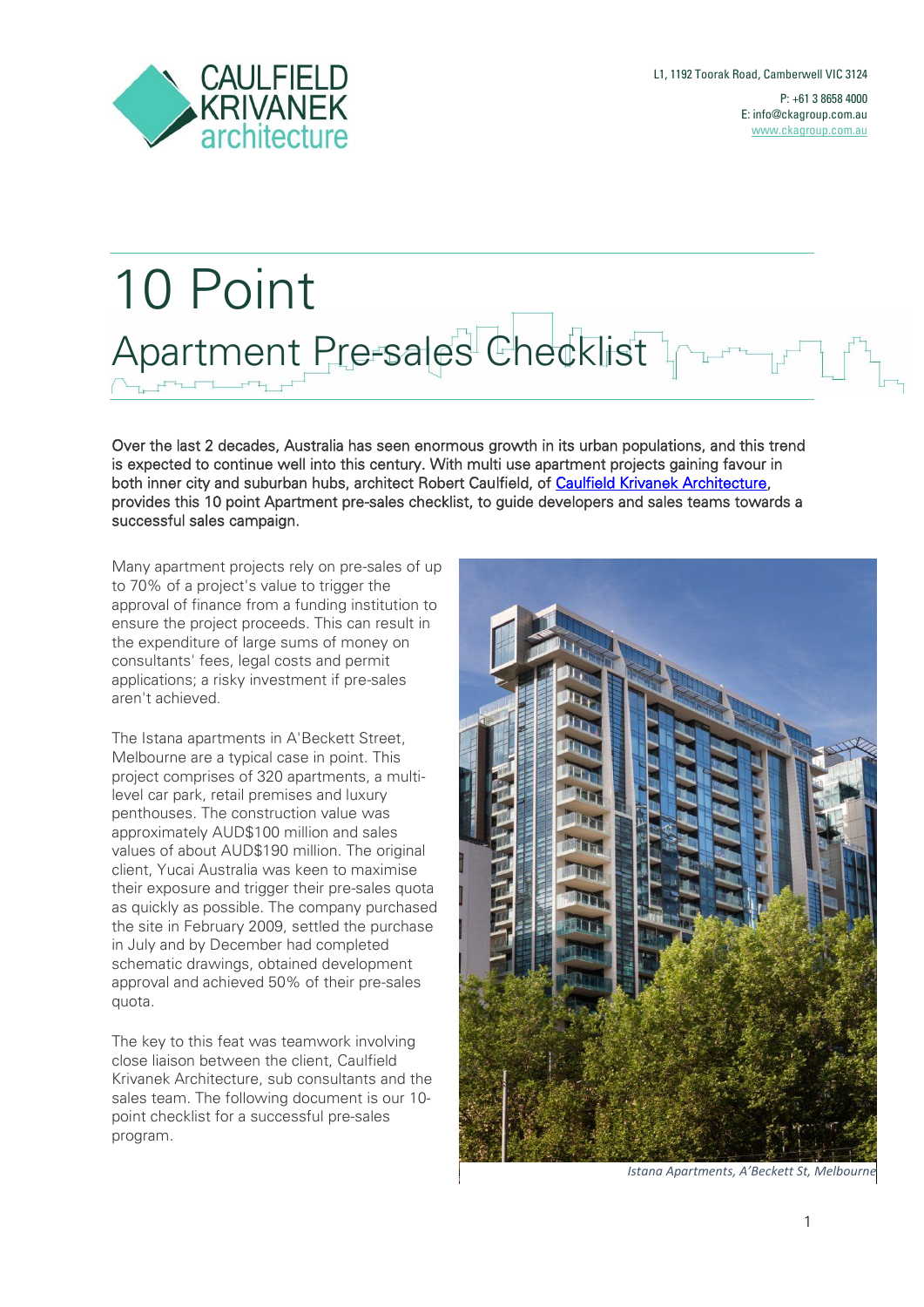

#### 1. Diversify Your Market

It stands to reason that the more sections of the market you can appeal to, the more potential sales you will get. This project was divided into two levels; below the 14th floor were lower cost apartments varying from standard studio apartments up to75 m² two-bedroom apartments. Levels 14 to 23 were upmarket two and three-bedroom apartments up to 120 m² and at the top were penthouses up to 410 m² with a price tag of up to AUD4.5 million.

The diversification in planning allowed us to appeal to first home buyers, students, second home buyers, retirees, high wealth individuals and investors - a very broad spectrum of prospective purchasers.

#### 2. Keep Your Costs Down

Building costs and interest on funds are the two critical expenses which need to be managed over the development period.

In the initial stages, interest being incurred on site acquisition costs is the biggest concern. We assume that competitive funding sources have been sought and the best interest rate achieved. Following that, there are two ways to keep costs down:

- Maximise the current income from the site. Keep existing tenants for as long as possible or even seek short term tenants through the design period.
- Minimise the design and development approval time required. Appoint your architect and sales consultant as early as possible, draw up a development and sales brief, have the architect review and appoint sub consultants and fast track schematic design and planning lodgement.

Your architect and sub consultants' team should review all construction and services alternatives in the initial stages to determine the most cost-effective solution.

## 3. Get the Design Right - Don't Skimp

We assume that a comprehensive market analysis has been done and a design brief has been prepared. These should be done with your architect who should also have their own comprehensive market experience.

For the Istana Apartments, this diversification in planning allowed us to appeal to first home buyers, students, second home buyers, retirees, high wealth individuals and investors - a very broad spectrum of prospective purchasers.



Istana Apartments, Section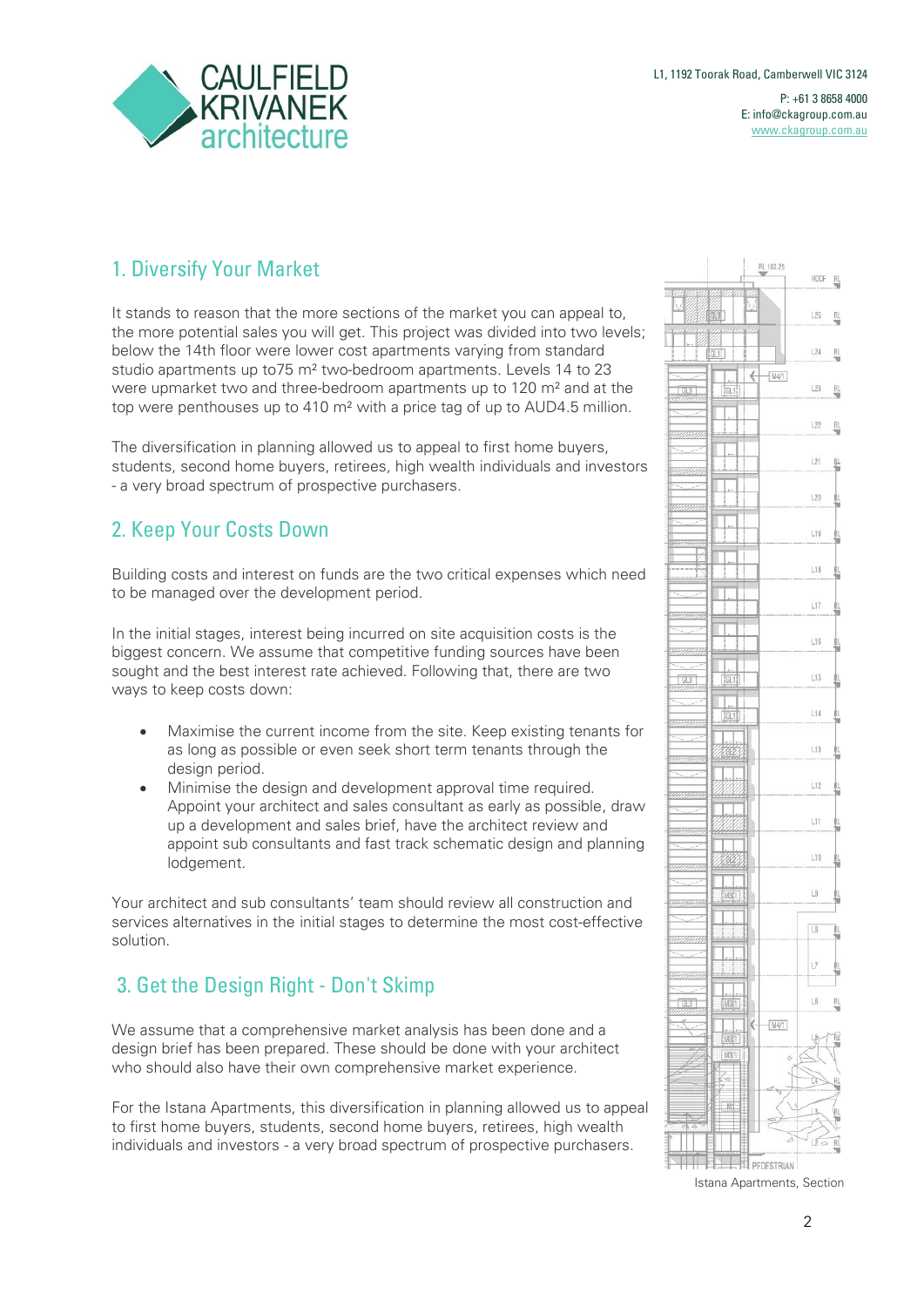

L1, 1192 Toorak Road, Camberwell VIC 3124  $P: +61.386584000$ E: info@ckagroup.com.au [www.ckagroup.com.au](file:///C:/Users/Lara/AppData/Local/Microsoft/Windows/Temporary%20Internet%20Files/Content.Outlook/UJL6OXT9/www.ckagroup.com.au)

There are many ways to resolve any design problems and it is important to work with your architect to analyse as many alternatives as possible to get the optimum result. You can then establish things such as the usable areas of kitchen benches, lengths of wardrobe hanging space per person, storage requirements, as well as the physical dimensions of every room and space. Prospective buyers will often study these items in considerable detail, so you need to know what they are likely to want and incorporate them in the early design stage.

The only practical way of judging if the rooms and spaces work is to accurately draw all the likely furniture precisely to scale and then look at things such as how doors and cupboards open, ease of access and how spaces flow.



Balaclava Apartments, Melbourne

Caulfield Krivanek Architecture has a comprehensive computer library of furniture, fixtures and fittings which allow the fast production of 2d plans and 3d computer models to analyse alternative floor plans. It is often necessary to re-work and refine these plans to accommodate structure and services. Of course, it is imperative at this stage for the architect to be developing the building form so that it looks first class.

#### 4. Do it Quickly

Markets can change very quickly. Changes in interest rates, bank lending criteria, economic conditions, all mean that by the time a building comes to the marketing stage it could miss the market.

It is therefore imperative that once a market analysis and brief has been established, the project should be rapidly developed for marketing. One complicating factor here is the time required for development approval. This can seriously jeopardise the program.

It is essential that the development approval process is clearly understood. More often than not, compromises need to be made to achieve development approval and the design may need to be revised at this stage. You should consider a series of amendments to the approved design, if it has adversely affected the original market assumptions or if the market has changed during the planning process. Many of our apartment projects have required several town planning amendments to achieve the original market expectations.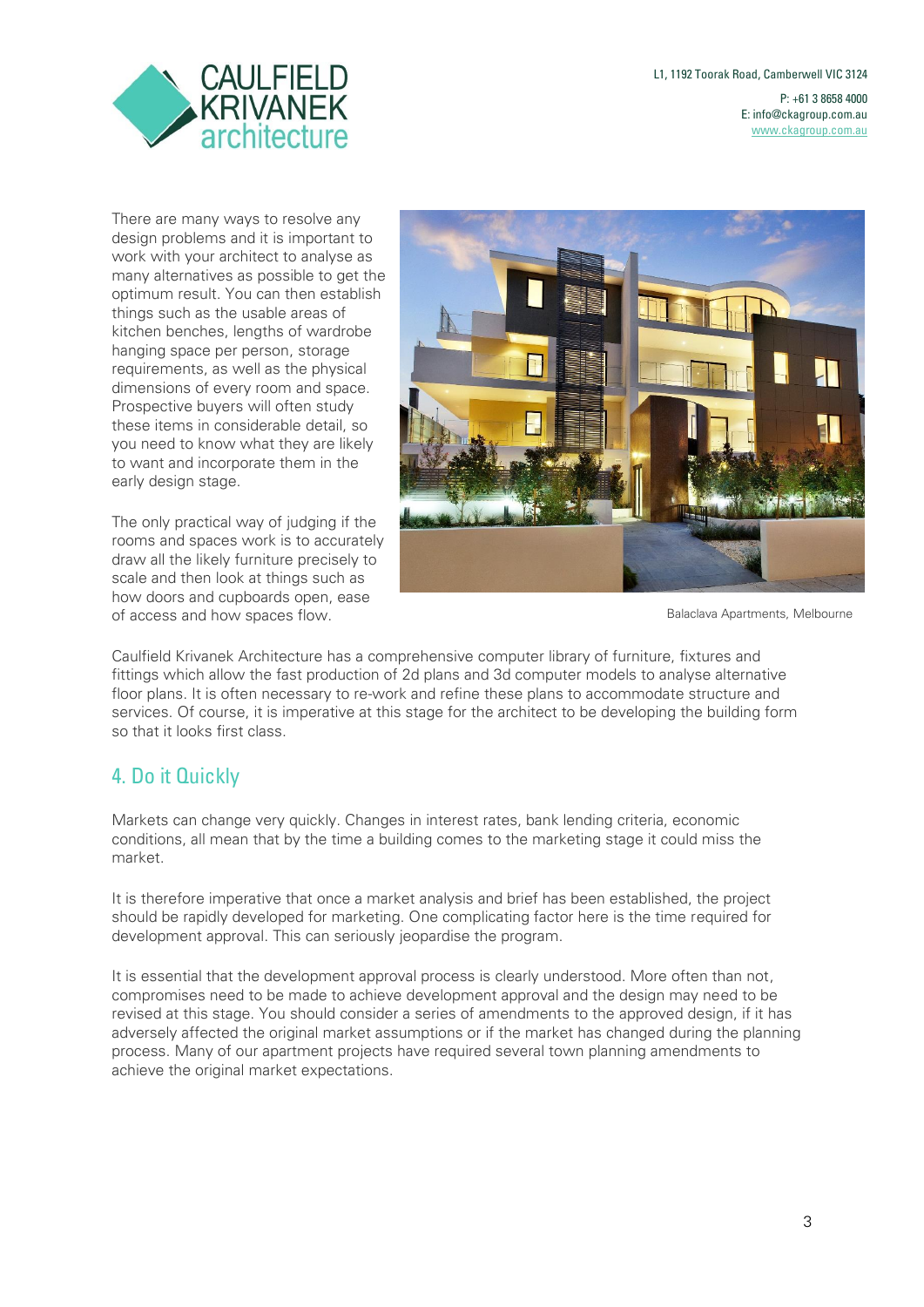

## 5. Aim for Marketing Excellence

Selling off the plan is all about creating dreams, images and expectations. It is important though, that these are accurate because current consumer legislation will deal harshly with developers whose finished product differs from those expectations.

Caulfield Krivanek Architecture uses a number of sophisticated 2d and 3d computer programs which can provide unprecedented marketing tools such as walkthroughs, fly arounds as well as photo realistic images of interiors, exteriors and public spaces.

## 6. Consider a Marketing Suite

Many developers consider that a marketing suite is something that should only be considered for the largest projects. This is not necessarily the case. A marketing suite can be something as small as a salesperson's office if it is planned correctly.

Virtually every commercial apartment project should have some version of a marketing suite. Smart use of architectural images along with photographs of intended finishes and fittings bound into a marketing book, complemented by framed displays showing carpets, kitchen finishes, wallpaper samples, paint colours and other items can often do the trick.

A marketing suite should be in a dedicated office with good quality comfortable furniture, otherwise the desired effect of prestige and quality will be lost. The Istana apartments project had a dedicated marketing suite constructed in a temporary on site demountable building. It was 150 square meters in area, designed by CKA, built and opened within four weeks. We have used this technique on many projects in Australia and overseas.



Chuzhuo Retail Complex - Marketing Suite, Chuzhou China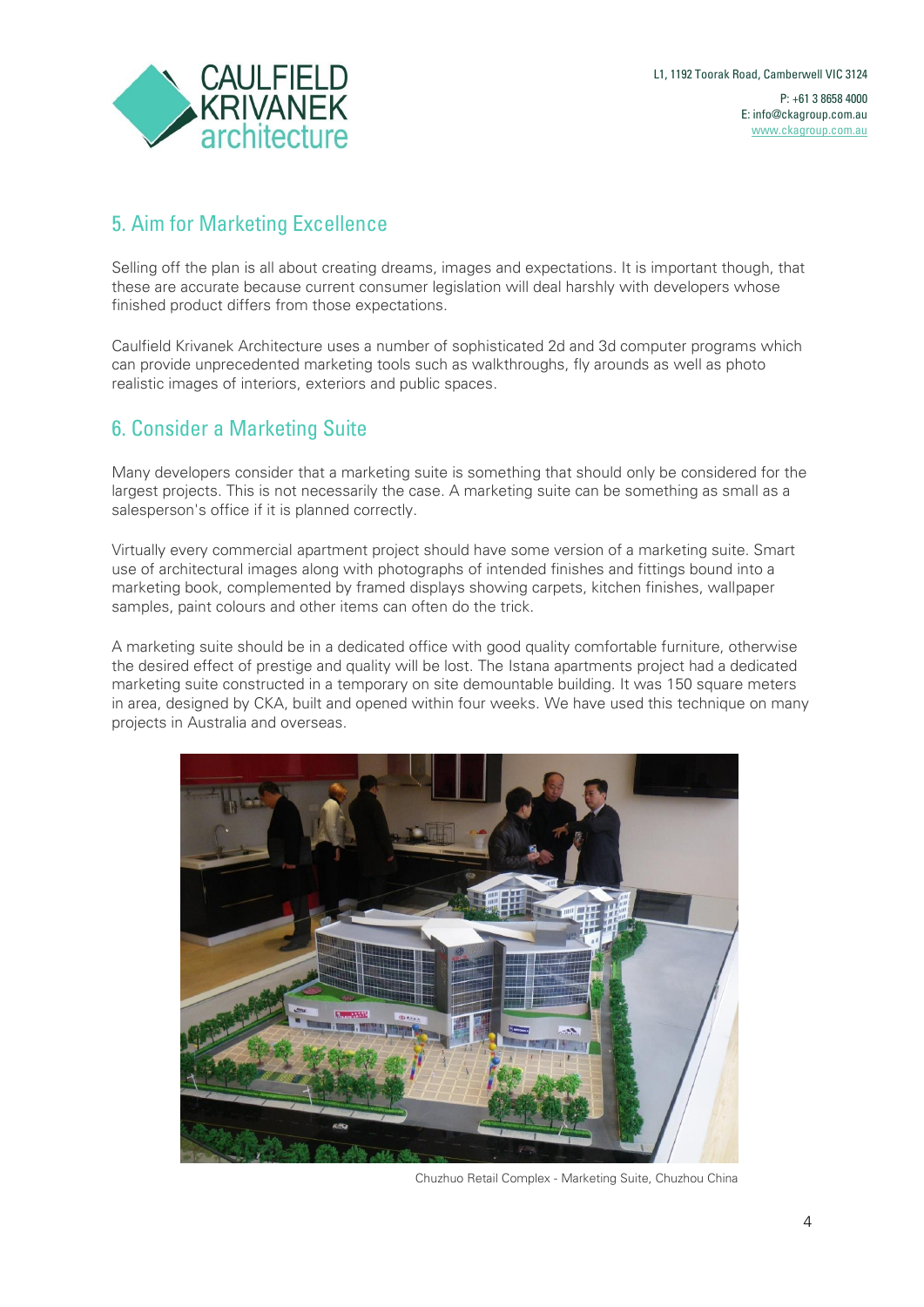

## 7. Recruit and Train a Top Sales Team

Larger developments usually have their own dedicated sales team, modest developments may use real estate agents on contract or even the partners or directors of the development company themselves. Whatever the arrangement one thing is certain, you only get one chance at a first impression and first impressions of selling off the plan projects often make the difference between a fast sell out and a slow protracted sales period.

Whoever is meeting, greeting and selling must at least look and sound as good as the project itself. Information must be provided confidently and accurately. The modern apartment buyer is usually well educated and suspicious. It is important to know what all the shortcomings of a project are and have a well-rehearsed response which is consistent between all sales people.

Prospective purchasers will often ask the same questions of different sales people hoping to get a better answer. These may be about inclusions, number of car spaces, incentives or a variety of other issues. Inconsistent responses always lead to trouble.

#### 8. Avoid Pricing Debacles

Setting the initial selling prices is a very difficult task. Set the prices too low and you don't maximise your profit, but this is not as bad as setting them too high and then having to discount them. Word soon gets around that the project is not selling, that prices are negotiable and that buyers should wait for them to drop further.

A very useful strategy can be to release sales in several batches, starting at the lower end of the spectrum. This will encourage early sales, but more importantly, by releasing the next batch with a 5% to 10% price increase and suggesting future batches may be higher still will give the first purchasers a euphoric sense of fast capital gain, which they will boast about and give prospective purchasers a sense of urgency to achieve their own potential capital gain.

Often, your first purchasers are your best sales people. Treat them well and make sure that they don't just feel good about their purchase, they should feel ecstatic.

#### 9. Use Tried and True Sales Contracts

Long complicated sales contracts not only scare some prospective purchasers, they are virtually an invitation for them to visit their solicitor for an opinion. This sometimes results in the legal eagles suggesting other projects or warning them away from your contract.

Sales contracts should be as short and concise as possible and in plain English with minimal "legalese". If you don't already have a suitable contract of this nature it will usually take your solicitor three or four attempts to get it this way.